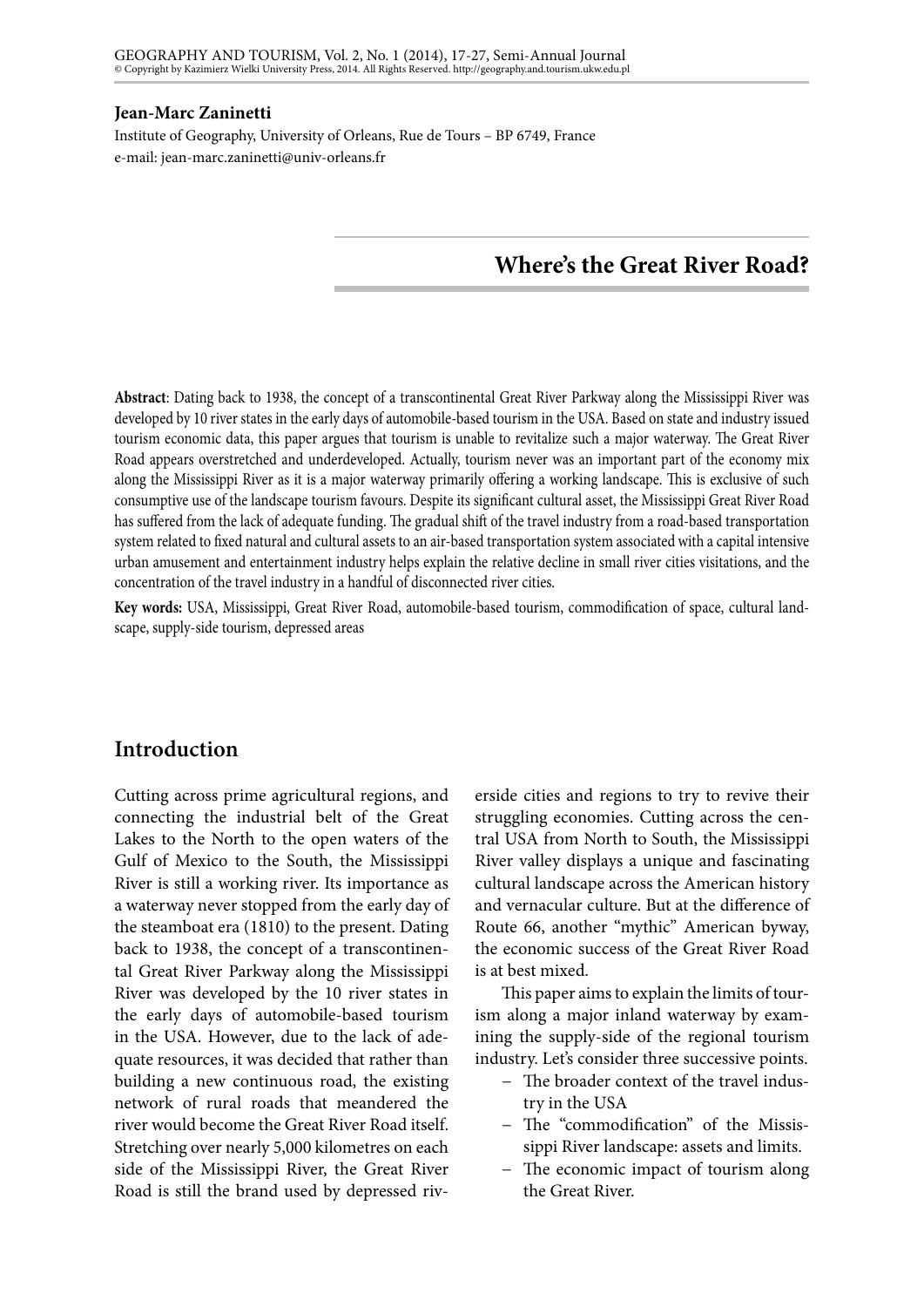## **1. The Broader Context of the Travel Industry in the USA**

The tourism industry is very much place-dependent. Since the 18<sup>th</sup> century, the travel industry introduced an innovative consumptive use of the landscape that has never ceased to develop in the long run. The urge to travel is related to the sense of individual freedom, the need to recreate, and the aspiration of the Middle Class for upscale social mobility. Originating from the British Aristocracy, the practice of travel has expanded internationally and trickled down the social ladder as an increasing number of people have benefited a growing disposable income to the point of having enough spare money for this sort of recreational use. However, travel destinations are selective, because most tourists are basically seeking the same limited set of vacation occupations. In the USA, as elsewhere around the world, travel demand can be classified in three major types:

- − Cultural heritage experience, including cultural events and religion.
- − Water and nature based recreation, particularly attractive for urbanites.
- − Simulacra tourism for amusement and entertainment.

According to this typology, each region has a different potential for "commodification". However, this requires dedicated investment in infrastructures and services. First and foremost, a good transportation access is critical. Furthermore, tourism tends to be an exclusive land-use, particularly in the two first type of travel-related activities. Consumptive use of the landscape does not easily combine with production. The rise of tourism is part of the global shift from rural to urban settlement that occurred during the 20<sup>th</sup> century, and the consecutive shift from a production-based economy toward a service-based economy in the latter part of the same century (Zaninetti 2009). Tourism tends to oust agriculture, mining, logging and other industrial activities, as industrial landscapes are unappealing for tourists and pollution harms severely the travel industry. The typical consumptive patterns of travel tend to recreate a sanitized "natural" or "historical" landscape that appeals to tourists. But this cannot be achieved without selective choices by the local stakeholders and a significant amount of investment (Judd 2003).

The current trends in the USA raise the hypothesis that the travel industry benefits from scale economies and agglomeration economies (Omer 2010). One might observe the development of powerful metropolitan economic hubs that gain market shares at the expense of smaller, more dispersed attractions. The importance of business travel and of conventions is a key factor in this trend, but the importance of cultural events, museum, amusement and entertainment as a magnet for visitors is very important also. The USA have invented or industrialized two subsets of the travel industry that are emblematic of this country. Gambling is one of these American specialities; despite the fact it appeals mostly to domestic travellers. At some degree of concentration, it becomes a cultural attraction in itself even for international visitors, as in Las Vegas (Douglass and Raento 2004). Amusement parks are another American invention (Adams 1991). Since the opening of the first Disneyland in 1955, these two kinds of tourism facilities tend to merge in the broader category of "simulacra" tourism attraction. At the difference of other types of tourism, this third space of the travel industry is completely unrelated to the landscape. No need of any particular natural or historical heritage, it depends only on capital invested in the attractions. Two such large "simulacra" hubs emerge in the US travel industry nowadays, Las Vegas (Nevada) and Orlando (Florida). Large metropolises have also taken profit in investing in similar facilities to expand their market share outside their more traditional historical and cultural assets.

The geographic pattern of travel is strongly dependent on the existing conditions of the transportation system (Duval 2007). The emergence of mass tourism in the USA coincided with the rise of individual automobile use among U.S. households. From the 1930s to the 1960s, the road-trip across the continent was a joy drive that contributed strongly to model the American psyche (Jakle and Sculle 2008). This is symbolized by some U.S. highways, as the former U.S. Hwy-66 stretching from Chicago to Los Angeles which was nicknamed "America's Main Street" or "The Mother Road". The concept of parkways was also originating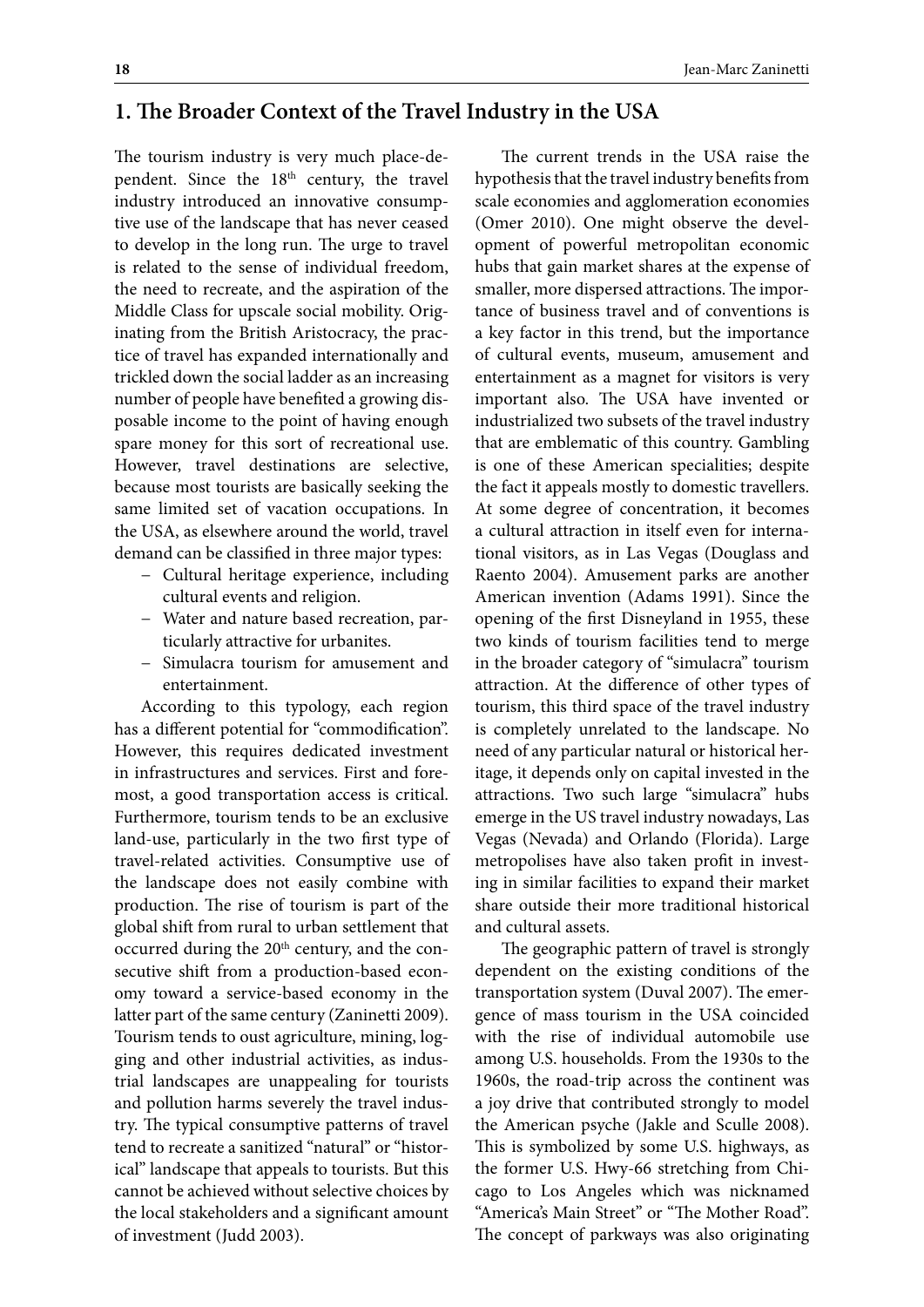in the Great Depression Era (e.g. The Natchez Trace Parkway). The "American Scenic Byways" are another declinations of the same basic concept, related to the long-lasting love affair the American people have with cars. Automobile-based travel offers a superior flexibility to any other type of tourism. Since the progressive construction of the US highways and freeways networks after 1916, the road is nowadays the only way to reach rural communities and small town across the continent. However, the sheer size of the USA limits most automobile-based travel within a reach of 800 kilometres from home (Jakle and Sculle 2008). Longer road trips are still popular among pensioners, particularly those using RVs. But, with shorter vacations and the lure of heavily advertised far away destinations, a majority of younger adults and families are distracted towards air transportation and metropolitan attractions. Foreign visitations, a mere 3% of the total persons-trips in the USA, follow a similar pattern. As a consequence of these conflicting trends, automobile-based tourism is now on the decline in the USA, at the detriment of small town and countryside destinations.

According to the Travel Industry Association of America (TIA), a lobby of business representatives, the travel figures reached a historical height in 2007. Despite the recent economic downturn, the travel industry is still a huge sector in the USA (Ioannides & Timothy 2010). A domestic travel is defined by spending at least an overnight 50 miles or more from home. According to this definition, the total U.S. domestic person-trips peaked close to 2 billion in 2007. This includes 76% of leisure travel, and 24% of business travel. During the same year, the total number of international arrival reached 58 million persons-trips, including 18% of business travel. In 2007, domestic and international travellers' expenditures in the U.S. totalled \$739.4 billion. According to the TIA estimates, the travel-related industries created 7.67 million jobs. Approximately 12.7% of these jobs were dependent on international visitors. The travel expenditures, both domestic and international, totalled nearly \$738 billion, 5.2% of the National GDP. These figures have fluctuated since 2008, with a slight downward trend because of the current economic crisis.

Because it basically displaces income from one region to another, tourism is not a reliable economic development powerhouse. It is extremely sensitive to the overall economic volatility, as we can see it since 2008. It is also vulnerable to political and natural hazard, as in the case of New Orleans drowned by hurricane Katrina in 2005 (Dolfman & al. 2007). The travel industry boasts its gross income, but for



Fig 1. Tourism location factor by state, 2008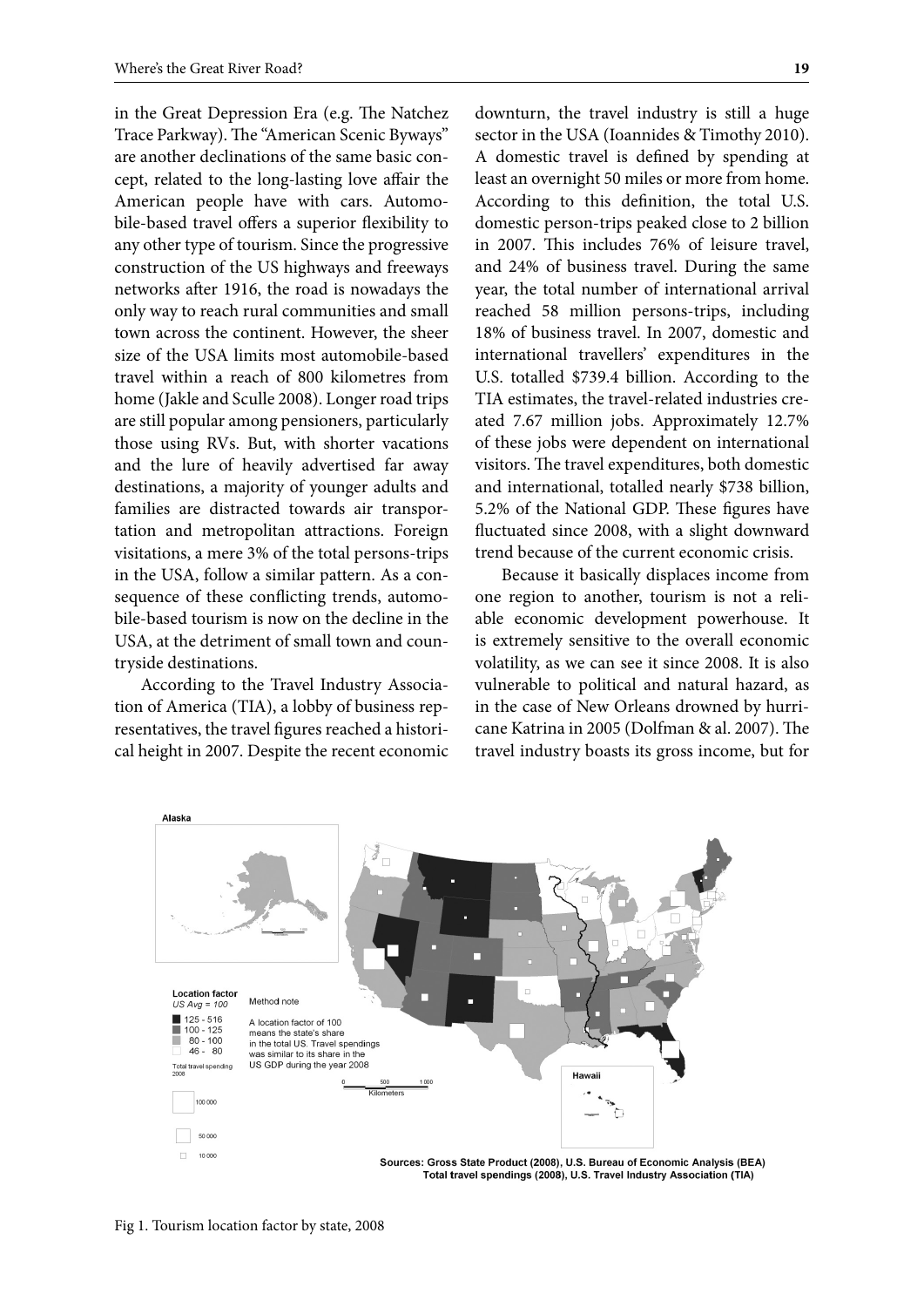any particular city or region, the balance should be a more significant indicator. As a region attracts outsiders that spend extra money while visiting, local people travel outside the region at the same time, spending their own extra money elsewhere. What is the exact balance of this movement is never calculated. Because there are major lacunae in demand-side statistics, analysts tend to rely on supply-side data (Omer 2010, Ioannides and Thimothy 2010). Location factors can be used as a proxy indicator. The next map displays the relative location factor of the travel industry in the US states in com-

parison to their contribution to the National GDP in 2008 (GSP or Gross State Product). At the National scale, the greater Mississippi River valley is not a tourism hotspot. Three states only are relatively specialized in the travel industry: Arkansas, Tennessee, and Mississippi, with a location factor of 124. The state of Mississippi combines a major gaming industry with a stretch of seaside beach resorts on the one hand, and a weak overall economic base on the other hand. However, this is nothing comparable to the Interior Western states, Northern New England, Florida or Hawaii.

## **2. The Commodification of the Great River Landscape**

In comparison to the national summary we have discussed in the previous section, 10 states bordering the Mississippi River share a slim slice of the travel industry bounty, despite several attempts to commodify their shared river heritage. Two kinds of fixed assets are susceptible of commodification by the travel industry; the region's unique history and cultural heritage are the main attraction, but the river itself can be turned into a tourist attraction.

#### **A. Heritage tourism**

Only large cities have major museums and amusement parks. Smaller towns have to rely solely on their heritage. The Mississippi River valley displays a unique pattern of cultural heritage.

*Archaeological sites*. The Mississippi River valley was the cradle of one of the most powerful Pre-Columbian civilization in North America. The Mound Builders Culture evolved slowly from the 2nd millenium B.C.E. (Poverty Point, LA) to the historic first documented contact with European explorers (Natchez, MS). This civilization climaxed between 800 A.D. and 1300 A.D. with the Mississippian Culture. The large site of Cahokia Mounds (Illinois), located in the vicinity of St. Louis, entered the World Heritage List of the UNESCO. The newly renovated visitor center and museum boast up to 1 million visitors a year.

*Colonial legacy*. Although the mainstream national history privilege the English legacy along the Atlantic Seaboard, the Mississippi Valley was the site of another early colonization attempt: the French settlement starting in the late 17<sup>th</sup> century and ending only with the Louisiana Purchase in 1803. Most of this heritage has been destroyed in Louisiana, but a score of historical structures (wooden houses, stone forts) have subsisted downriver of St. Louis on both sides of the river in Illinois and in Missouri. The not for profit organization "Les Amis" supports the French heritage programs and properties in Ste. Genevieve (MO), the city of St. Louis, and Illinois' French colonial region. It is attempting to secure the UNESCO label for boosting the attractiveness of this uniquely preserved heritage.

The attempt to valorize the early settlers' heritage by reenactment and restoration of historic settlements is less widespread along the Mississippi River than it is further West, except for the French colonial legacy. Nauvoo, Illinois, is a special case. Nauvoo attracts numbers of visitors for its historic importance and its religious significance to members of The Church of Jesus Christ of Latter-day Saints (Mormons). Joseph Smith, the founder of this American Church, settled here and was murdered here in 1844. The Mormons resettled in Utah after this dramatic event, but they are currently rebuilding a new Temple in Nauvoo that is becoming the main attraction to visitors in this tiny river city. This is some sort of religious pilgrimage tourism.

Hannibal, Missouri, is a special place drawing visitors attracted to literary heritage sites.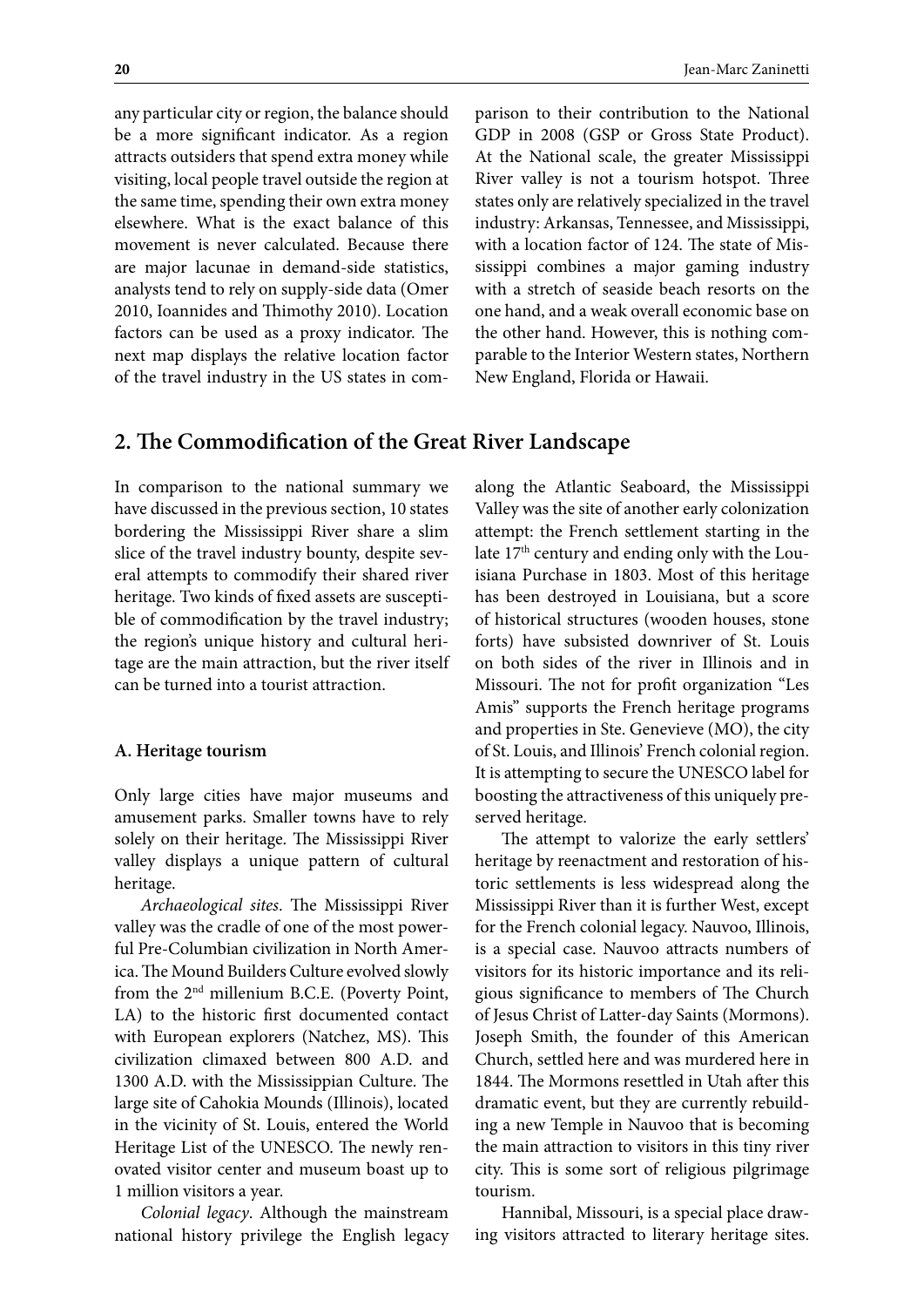The great classic novelist Samuel Clemens (aka. Mark Twain) was born in Hannibal in 1835. He contributed to the formation of the American psyche with his classic children's novel, "The Adventures of Tom Sawyer" (1876), and its sequel, "Adventures of Huckleberry Finn" (1885), the action of which is set around Hannibal. The writings of Mark Twain, a former pilot, are also a major contribution to the advertisement of the Mississippi River Steamboat Era.

The lower Mississippi Valley heritage is dominated by its magnificent Antebellum plantations in the states of Mississippi (Natchez) and Louisiana (St. Francisville and several isolated properties located between Baton Rouge and New Orleans). These American palaces were built before 1861 at the expense of slave labor in cotton or sugar plantation estates. Though many plantation homes have been destroyed during the Civil War or fell into ruin in subsequent years, a handful of these have been restored and are open to visit. This sort of visit put the emphasis on the luxury furniture and architectural details. The guide insists usually on the owners' romanticized family history, and fails to mention the brutal exploitation system over which this wealth was based. A few properties display some slave cabins in the garden, as a mere footnote to the visit of the mansion.

*Civil War heritage*. The lower Mississippi River valley was the second largest battlefront of the Civil War. Among several battlefields, history buffs flock to the site of the Siege of Vicksburg (MS). The Vicksburg National Military Park registers 0.78 million visitors a year.

A handful of large historic cities have developed on the banks of the Mississippi River. New Orleans (LA) is the main one. Its exotic gumbo



Fig. 2. Mississippi, The Blues Highway Credit: Jean-Marc Zaninetti, 2011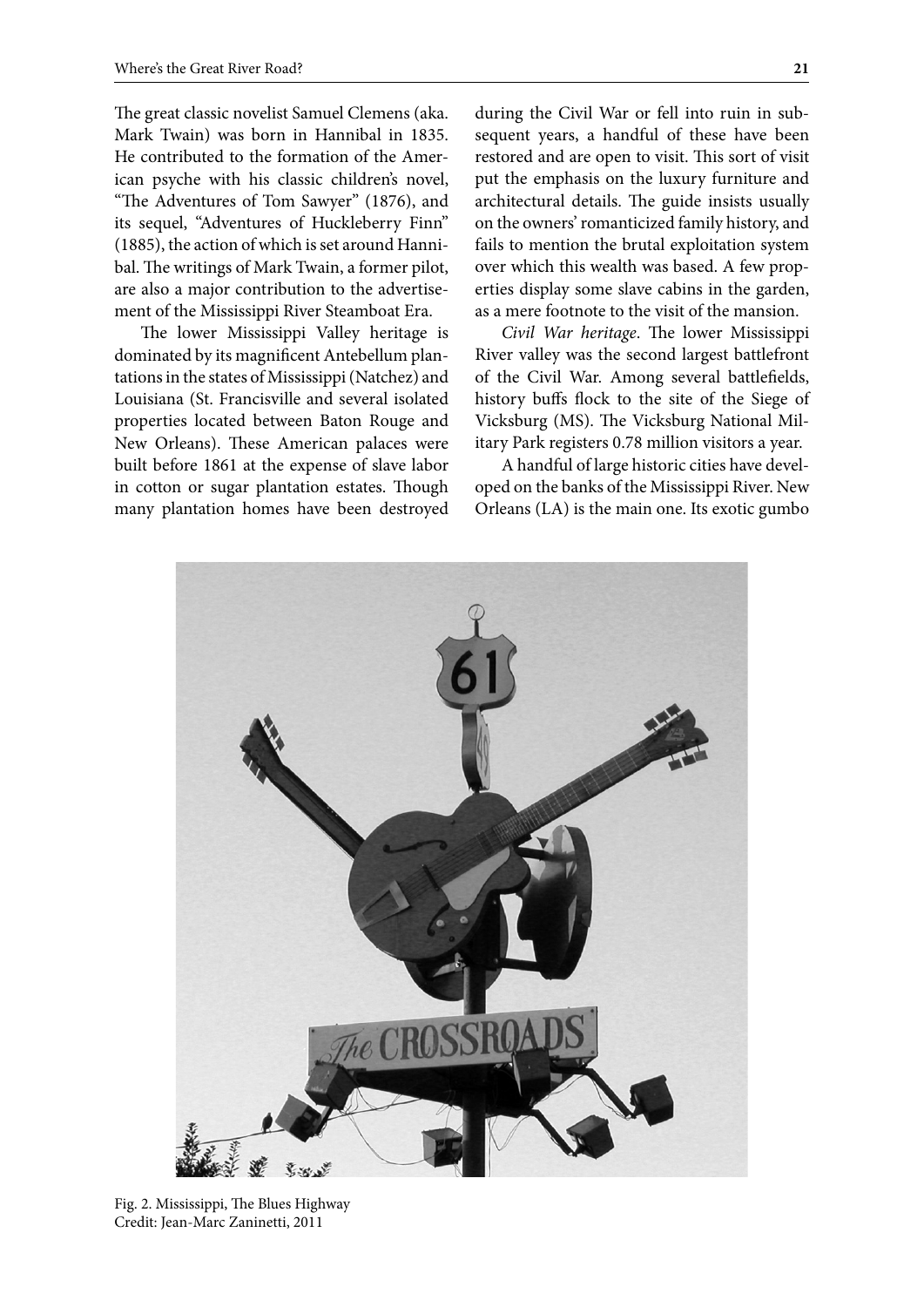of "Creole" French, Spanish, and Caribbean heritage have a special appeal to American visitors. The city offers many activities, susceptible to satisfy every taste, including "adult" ones. However, its main attraction is its blend of the Mississippi River, including steamboat cruises, interesting antebellum architecture, both American and Creole, and its unique Jazz music heritage. The city even lends attractions to its western Cajuns neighbors by organizing Swamp Tours and "Fais do-do" dance parties with live Cajun music. Memphis (TN) comes second. Its historical heritage is more specifically concentrated around popular music (Blues, R'nB and Rock n' Roll with Elvis Presley) and the Civil Right Movement legacy (Martin Luther King Jr. was assassinated in Memphis in 1968).

The popular American music heritage is not only an important part of the attraction blend of both Memphis and New Orleans, but it is also used to try to promote visit of the small rural towns of the Mississippi River interior "Delta" stretching downriver from Memphis (TN) to Vicksburg (MS) in the northwestern part of the state of Mississippi and its vicinity (Helena AR, Ferryday LA), which is the birthplace of Blues music (fig. 2). Despite the ongoing efforts, these poverty stricken regions fail to offer the adequate infrastructure and accommodations for attracting a large number of visitors.

### **B. River-based attractions**

Being the largest river in the USA, and considering its role in the history of the nation, the Mississippi River itself has become an attraction to visitors (Timothy 2009). There have been several attempts to use the Mississippi River itself to generate income for the travel industry. These facilities can be regrouped into four categories.

Watersport activities. With its hot summer climate, watersport is an extremely popular activity in the lower USA. With its changing meandering course, the Mississippi River has left several side lakes that offer perfect spots for fishing, boating and waterskiing. This latter sport was invented in the state of Minnesota in 1922. Several lakes have been set aside for preservation in scenic State Parks that offer

nature centres, camping and boat launch facilities, hiking trails and bird watching opportunities to visitors (e.g. Lake Itasca MN, Reelfoot Lake TN, Lake Chicot AR). However, these activities attract only local folks, and thus fail to bring extra income to the local economy. These freshwater-based activities are no match to the huge lure of southern beaches to resort tourism.

Several river museums and other educational facilities focusing either on the environment or the river history have been developed along the Mississippi. Among the largest ones is the Mississippi River Visitor Center of the National Park Service, located in the St. Paul Museum of Science (MN). The state of Wisconsin has the Riverside Museum in La Crosse. The National Mississippi River Museum and Aquarium is located in Dubuque, Iowa. The Army Corps of Engineers (USACE) that is in charge of regulating the river course for navigation and for flood prevention has created the National Great River Museum in Alton, Illinois. The Mississippi River Museum is located at Mud Island in Memphis, Tennessee.

River cruises offer visitors to re-enact the golden age of river navigation of the 19<sup>th</sup> century aboard historic Steamboats' replicas, some operated by an authentic steam engine (e.g. Steamboat "Natchez" in New Orleans, LA, fig. 3). Mississippi River cruises are nothing to be compared to European Danube cruise for instance. This is a struggling industry. Due to low demand, the last overnight river cruise shut down its operations in 2010. The remaining cruise boats survive with short urban sightseeing tours and jazz dinner cruises. However, the Mississippi River is mostly a working river, and its industrial landscape is not very attractive. In the lower Mississippi valley, the sight is obstructed by the massive protective levees and it is dominated by huge seaport facilities downstream of Baton Rouge (LA), including gigantic oil refineries. Historical attractions are wide apart along the river course.

Riverboat casinos is another specific feature of the Mississippi River landscape. Gambling is a tradition in the region since the 19<sup>th</sup> century. However, it was banned in the 1950s in order to fight crime. The gambling industry was reauthorized by all but two of the riverside states between 1991 and 1994. Because the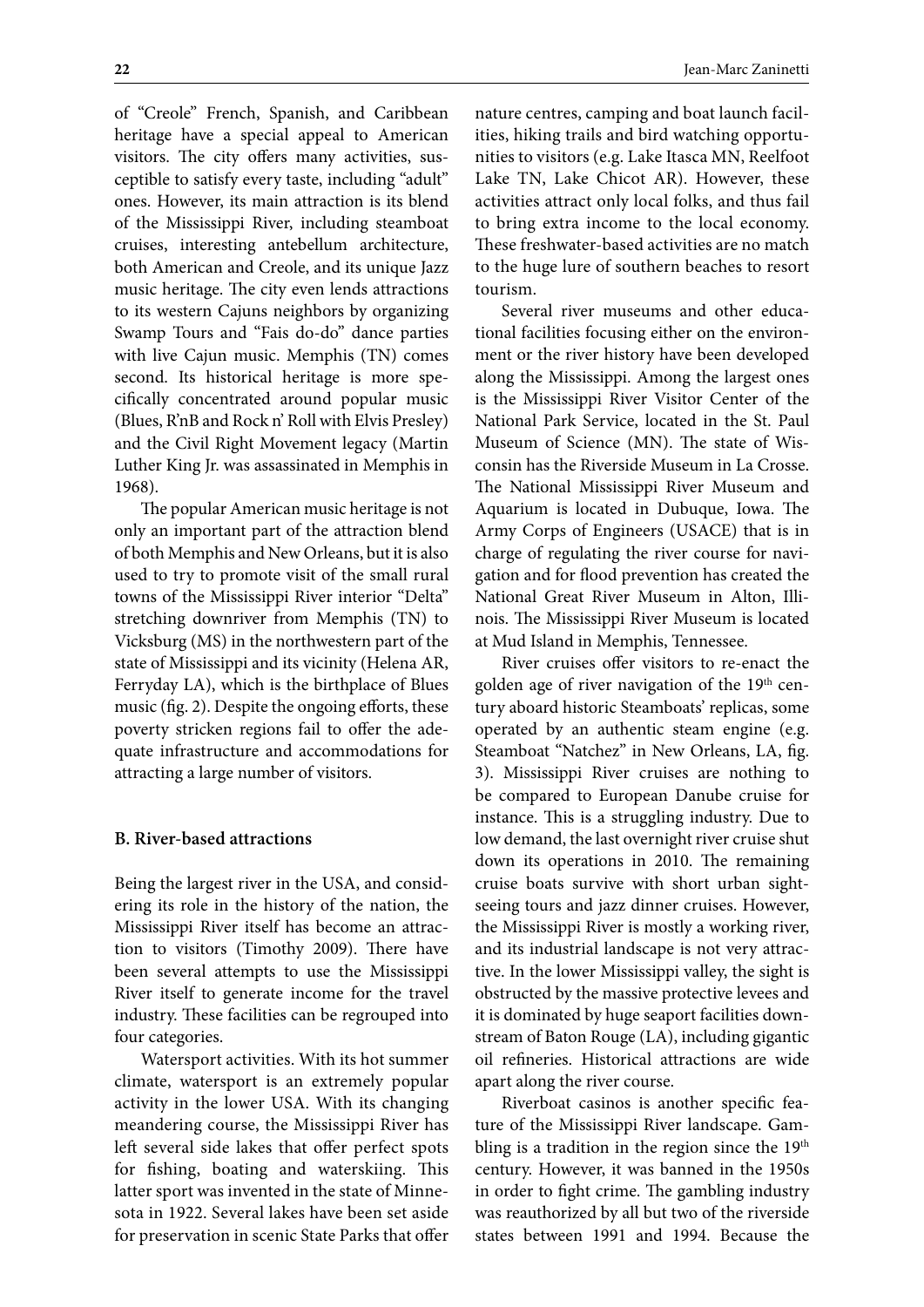

Fig. 3. The steamboat Natchez in New Orleans Credit: Jean-Marc Zaninetti, 2011

Mississippi River is bordering at least two different states along most of its course, the authorization cascaded as in an arm race. There are now 64 operating casinos along the river. The state of Mississippi boasts the largest gambling industry with 18 riverside casinos, 10 of which are located in Tunica only. Tunica is the largest gambling spot along the river because it is found in the immediate vicinity of Memphis (TN) and because both states of Tennessee and Arkansas have not authorized gambling so far.

There are 28 licensed casinos in the state of Mississippi, including 18 along the Mississippi River. These casinos have generated a gross income of \$2.8 billion and 26,500 direct jobs during the fiscal year of 2007. The gaming industry boasts that 3 patrons on 4 visit from out of the state, mostly Tennessee, Arkansas (along the River), and Texas (along both the River and Coast), three relatively close states that do not authorize gambling on their territory. The riverside casinos generate 73% of the state's gaming revenue, including 56% for the

Tunica facilities. With 20 operating casinos, including 12 riverboats, Louisiana is in a similar position. The industry boasts over \$2 billion in revenue and approximately 15,000 jobs. But the majority of this revenue does not come from the Mississippi River valley, but from the western cities of Lake Charles and Shreveport, conveniently located at a 3-hour drive of the Texas metropolises of Dallas or Houston. Despite its heavy handed lobbying, the gambling industry cannot hide the fact that it does not create any added value, but simply recirculates existing income (Garrett 2003). For this reason, the omnipresence of the casinos along the river, as elsewhere in the USA, has quickly annihilated the competitive edge of those states that first authorized the gaming industry in the 1990s. The states of Louisiana and Mississippi continue to lure some outside money into their casinos, because they are placed in the vicinity of non-gambling states. But upstream, casino patrons are simply local folks and the business is not so profitable.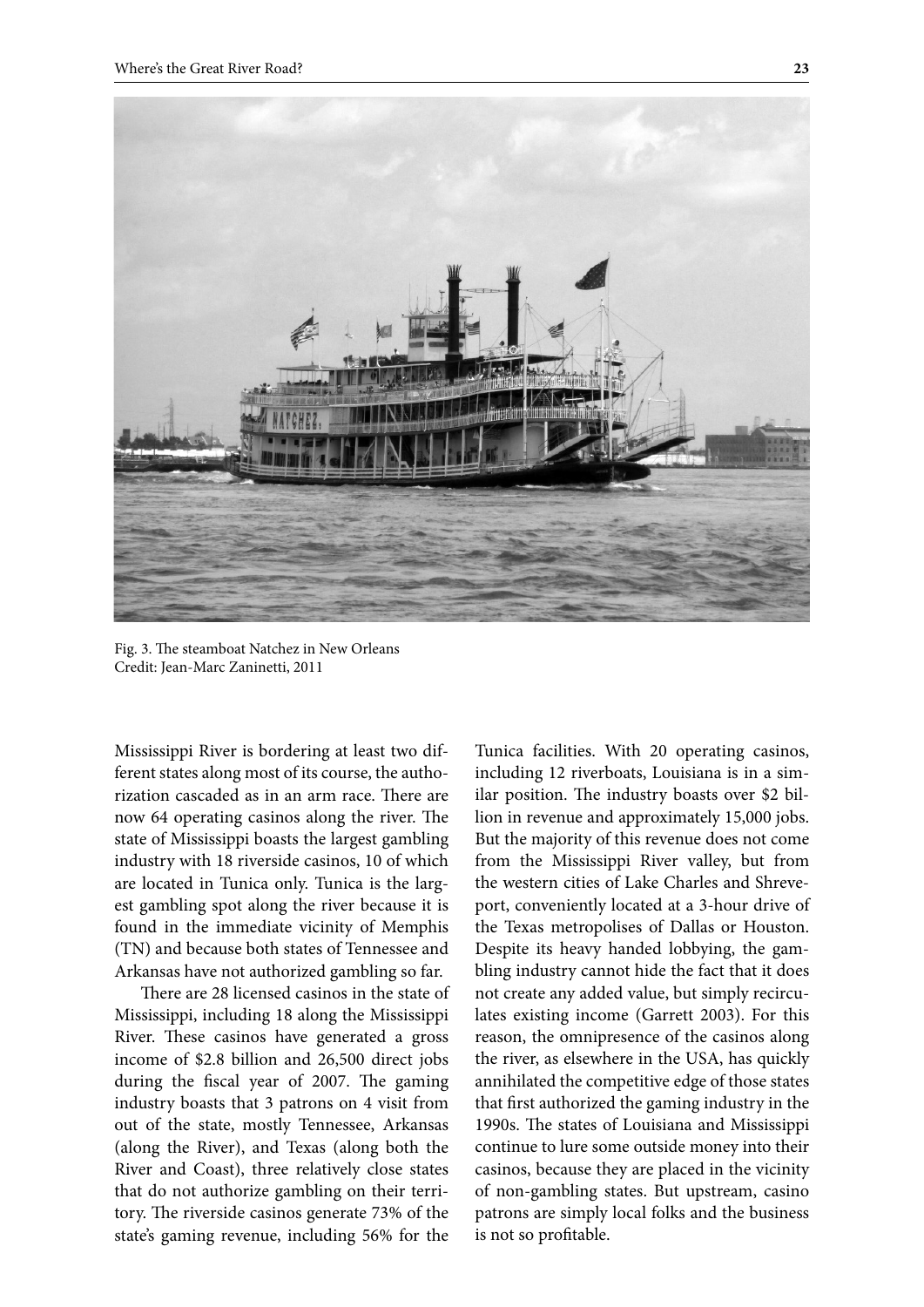# **3. The Relative Unimportance of the Mississippi River States in the U.S. Travel Industry**

Regrouping 17.5% of the U.S. total population (Census 2010) and 16.4% of the 2008 GDP, the 10 river-states (map) share only 14% of the total of U.S. travel expenditure, including these parts of the states that are not located along the Mississippi River. The travel industry located in the Chicago Metropolitan Area alone is almost the same size as that of the entire Mississippi River Valley. Summarizing the independent state-issued reports, we estimated that the total travel expenditures located in the Mississippi River valley counties and parishes fell short of \$30 billion during the year 2008. That represents 4% of the national travel industry revenues. This income is mostly concentrated around four urban metropolitan areas, Minneapolis – St. Paul to the North in Minnesota, with some spillover effects in the neighbouring state of Wisconsin being the main economic hub along the river (over \$8 billion travel expenditures in 2008). It is also the seat of the Mississippi River Parkway Commission, the public agency commissioned by the 10 member states for promoting the Great River Road. The prominence of Minneapolis – St Paul is unrelated to its heritage. It emphasizes instead the prominent role of business travellers and conference attendees in large metropolitan areas having a major international airport hub and several Fortune 500 company headquarters. It demonstrates also the superiority of investment in the development of man-made attraction over given natural and historic localized asset in attracting visitors. The St. Louis metropolitan area (Missouri and Illinois) is the second travel hub along the River (over \$7 billion travel expenditures in 2008). The location factors are the same as in Minneapolis. The larger Memphis metropolitan area (Tennessee, Arkansas, and Mississippi) is the third largest travel hub in the region at the condition to include the Tunica casino industry into the total (over \$5 billion travel expenditures in 2008). New Orleans has dropped to the fourth rank with slightly less than \$5 billion in travel expenditures in 2008. This city has not yet fully recovered from the blow delivered by hurricane Katrina in 2005. In comparison, the 2004 travel expenditures surpassed \$5.5 billion in this urban area, approximately 20% of the travel dependent businesses having been shut down since the storm. The Louisiana state capital of Baton Rouge is lagging behind with less than \$1 billion in travel expenditures during the fiscal year 2008. Together, these five major urban areas concentrate over 87% of the total travel industry in the Mississippi River Valley. Large metros are at an advantage; they benefit from an easy air transportation access. Their economic activity at large helps keeping alive business travel, and their important hotel supply supports a healthy convention business. Minneapolis – St. Paul, St. Louis and New Orleans are important convention cities at the National scale. Minneapolis, 16<sup>th</sup> largest US. Metro, ranks 8<sup>th</sup> in the top-25 convention cities list. St. Louis (18<sup>th</sup> largest US. metro) ranks 13<sup>th</sup>, and New Orleans (46<sup>th</sup> largest US. metro only) ranks 16<sup>th</sup>, a remarkable performance for such a minor metropolitan area that has been recently crippled by a major natural disaster. Foreign visitors, mostly French and Canadians, are extremely infrequent in the Mississippi River Valley (less than 2% of the total recorded by visitor centres), except in the city of New Orleans.

At the difference of the East and West Coastal States, every Mississippi River State has still a production-oriented economy, and not a service-oriented economy. The Mississippi River is still primarily a working river, dedicated to the transportation of bulk cargo, energy, raw materials, and agricultural commodities. The industry related to its port activities is still a significant economic base for its riverbank cities. Tourism comes only second, at a few exceptions. In comparison to their other economic activities, New Orleans, LA, and Memphis, TN, are the two principal tourism-oriented River Cities, along with several small towns. These two cities have developed so not only because of their vibrant historic and cultural heritage, but largely because of the decline of their other former industries, which resulted in widespread poverty and blight. They are now striving to revive their failing economy by promoting tourism as a replacement activity. Their political representatives have discovered the virtue of their history and their regional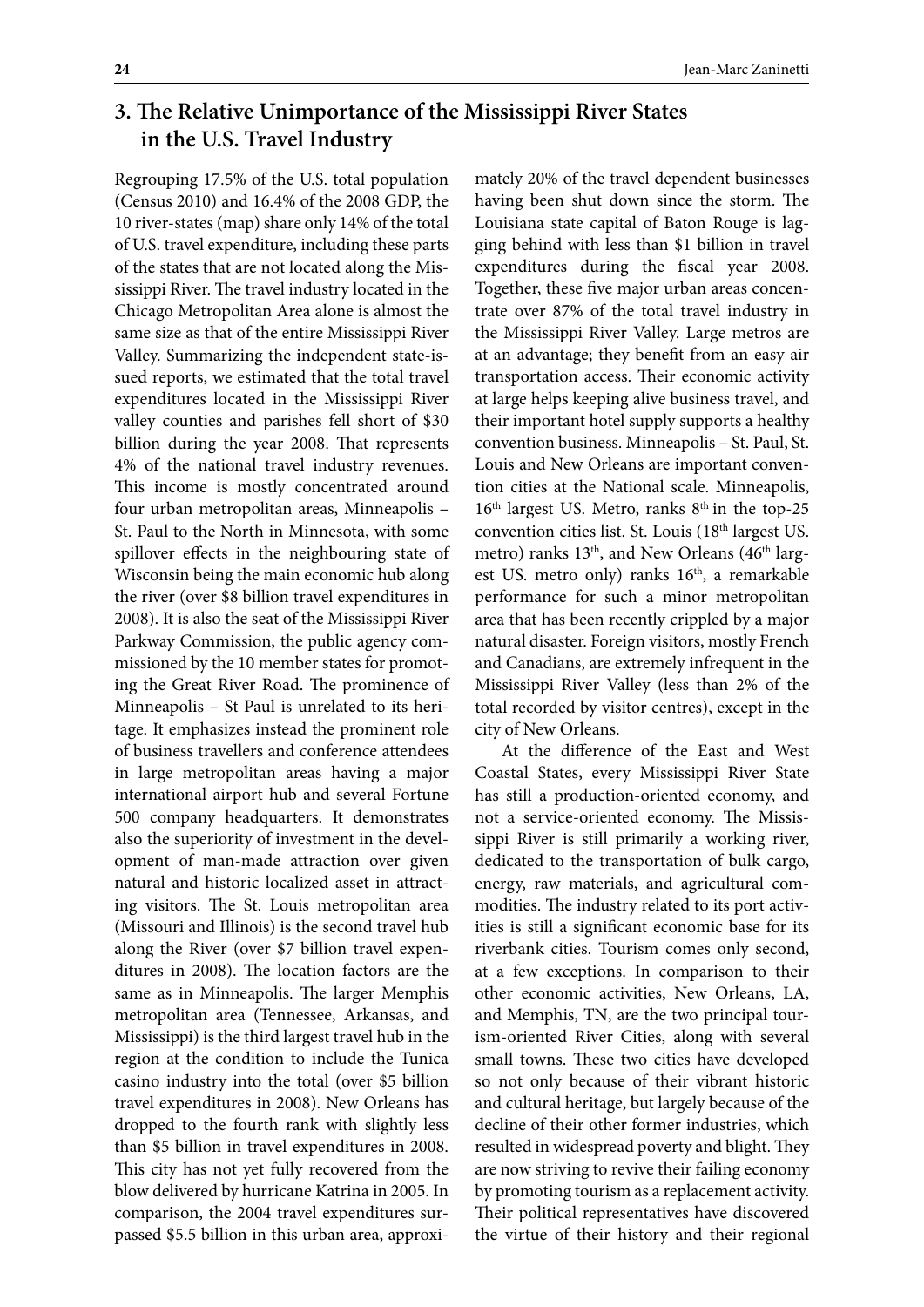culture as an economic asset during times of crisis. In Memphis, it was a consequence of the progressive decline of the cotton industry from the 1920s to the 1970s and of civil unrest during the Civil Rights movement in the 1960s. In New Orleans, the aggressive promotion of tourism followed the devastating oil bust of the mid-1980s. To a lesser extent, the troubled economy of St. Louis, MO, is now following a similar path.

Small towns and rural areas that are only accessible by road are sparsely travelled, attracting mostly regional visitors originating from the state itself or from neighbouring states. At the difference to large metros, small towns have suffered an extended desindustrialization. Their service economy is suffering from the collapse of agricultural employment that is emptying the countryside of its population. Heritage tourism appears as a last chance strike to avoid total abandonment. Unfortunately, small towns suffer from poor transportation access. No active airport, no operating rail road. They are entirely dependent on the road network, and have to rely therefore on the Great River Road for attracting tourists. The Great River Road fits well the global picture we have drawn in the previous section. Dating back to 1938, as part of the larger Federal-aid Highway Act, the concept of a transcontinental Great River Parkway along the Mississippi River was developed by the governors of the 10 river states (Mississippi River Parkway Commission, MRPC). Because of the lack of adequate resources, it was later decided that rather than building a new continuous road, the existing network of rural highways that meandered the river would become the Great River Road itself. The green Pilot's Wheel road sign heralds the byway today. Louisiana is the only River State which does not care to rely on this brand. New Orleans and Baton Rouge, the state capital, are large cities well served by airline carriers. The major river plantations are located in between, at a convenient driving distance from one or both major urban centres. The Mississippi River Valley in Northern Louisiana is entirely rural and attracts few visitors. Downstream of New Orleans, the delta is even less travelled.

Except for its headwaters in Minnesota and its delta in Louisiana, the Mississippi River has been chosen to establish the borders between states. Its region is of unequal importance to riverside states. It is a relatively unimportant backwater for at least three states: Kentucky, Illinois, and Wisconsin. It is sparsely settled and little developed in the two smaller rural states of Iowa and Arkansas. It regroups only a minority of the state's population and businesses in Tennessee and Mississippi. In con-

| <b>State</b>    | Total travel spending 2008<br>$($$ million $)$ | MS Valley share of travel<br>expenses (estimation) | MS Valley travel expenses<br>estimate |
|-----------------|------------------------------------------------|----------------------------------------------------|---------------------------------------|
| Arkansas        | 5 7 1 4                                        | 10.5%                                              | 600                                   |
| Illinois        | 30 7 14                                        | 5%                                                 | 1 5 3 6                               |
| Iowa            | 6 5 7 7                                        | 12%                                                | 789                                   |
| Kentucky        | 7 695                                          | 4%                                                 | 308                                   |
| Louisiana       | 9643                                           | 62%                                                | 5978                                  |
| Minnesota       | 10857                                          | 79%                                                | 8 5 7 7                               |
| Mississippi     | 6 3 2 9                                        | 34.5%                                              | 2 1 8 4                               |
| Missouri        | 12319                                          | 49%                                                | 6 0 3 6                               |
| Tennessee       | 14 3 9 6                                       | 22.5%                                              | 3 2 3 9                               |
| Wisconsin       | 9664                                           | 5%                                                 | 483                                   |
| Total 10 states | 113 905                                        | 26%                                                | 29 730                                |
| National share  | 15%                                            |                                                    | 4%                                    |

Table. Importance of the Mississippi River Valley in the state's travel industry

Sources: TIA 2008 and state-issued economic impact reports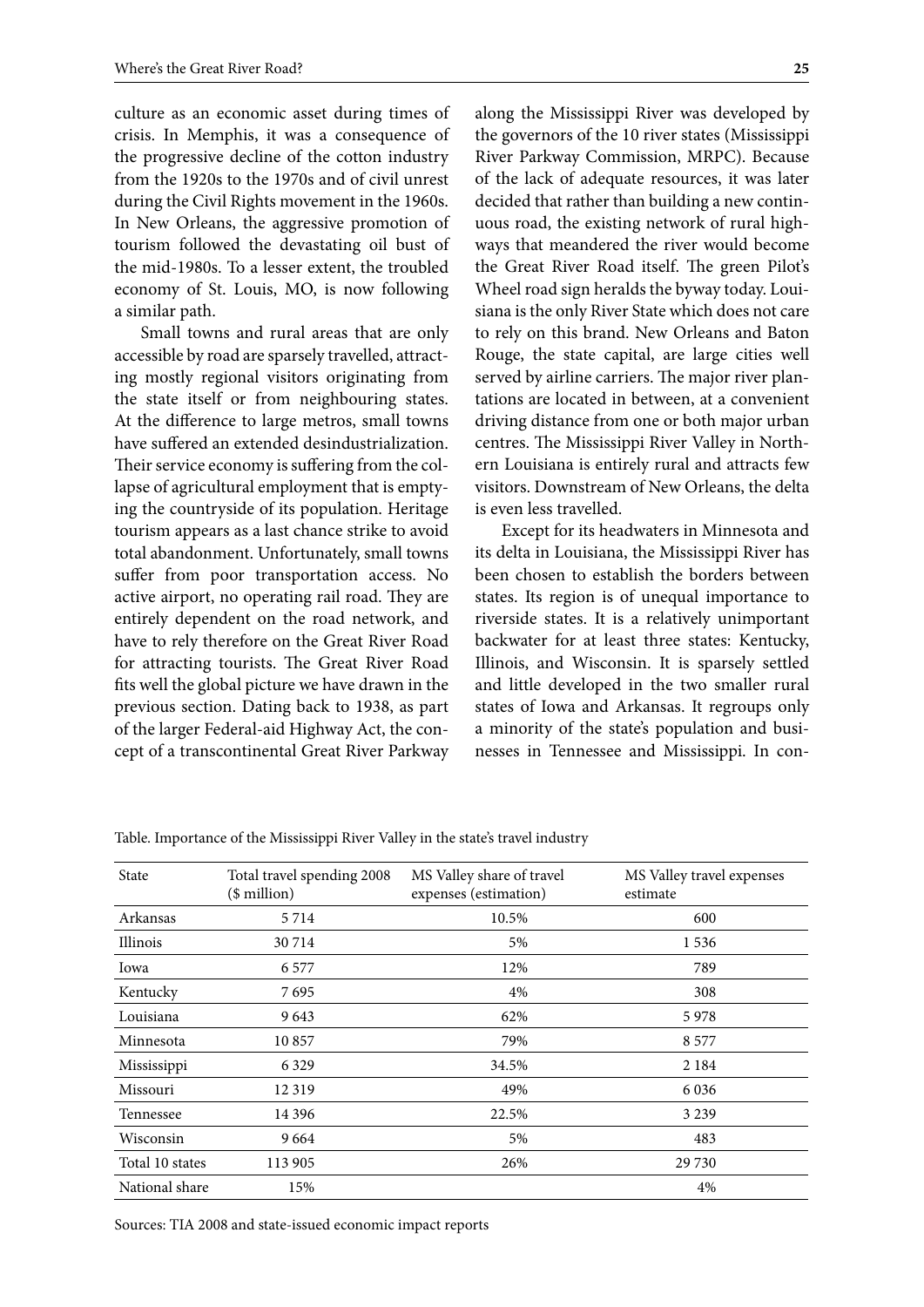sequence, three river states only have a strong incentive to promote the River-related travel industry: Missouri, Louisiana, and Minnesota. These divergent perspectives over the relative economic importance of the River explains why the Great River Road project was never adequately funded. It is difficult to follow the Great River Road amid the maze of slow country roads, even for a seasoned traveller. The signage ultimately fails in Louisiana. The distance is so large and the attraction so widely stretched apart along the River that it is impossible to travel more than just a section of it in approximately one week. The traveller has to choose either between driving the upper basin, around Minneapolis, or the lower section starting from New Orleans, or the middle section around St. Louis.

## **Conclusion**

In conclusion, our finding suggests that the project of the Great River Road was embedded in the context of the automobile-based early mass domestic tourism period in the mid-20<sup>th</sup> century. The project of a Great River Parkway was placed under the supervision of a committee constituted of representatives of the 10 riverside states. It was never adequately funded because the River valley was a relatively unimportant backwater for many member states. The failure to build a parkway in the 1950s preceded the gradual shift of emphasis in the travel industry from road to air travel and from fixed natural and historic assets to manmade attractions. The Great River road appears overstretched and underdeveloped. It lacks the major tourist magnets that draw a majority of visitors in the USA, large amusement parks, and warm water beach resorts. The river landscape is still dominated by transportation and

industry, including too many brownfields. In some sections, small towns critically lack a comprehensive tourist infrastructure. It is not appealing to visitors. Widespread poverty and the extent of blight in river cities, both large and small in the South, may even have a negative impact on the region's image. It is also below the radar for most international visitors that are not even aware of its existence. Ultimately, it suffers from poor transportation access. All these reasons explain the failure of this brand to revive the struggling economy of small river towns. Only four metropolitan areas perform relatively well in this bleak landscape, but they do not cooperate, and their relative success is thinly connected to the river. The lesson learnt from this American experience is that tourism is unable to revitalize such a major waterway as the Mississippi River.

## **References**

- Adams J. A., *The American Amusement Park Industry: A History of Technology and Thrills*. Boston, Twayne Publishers 1991.
- Dolfman M. L., Fortier Wasser S., Bergman B. *The Effects of Hurricane Katrina on the New Orleans Economy*. Monthly Labor Review, Vol. 130 num. 6. June 2007.
- Douglass W. A., Raento P., *The Tradition of Invention. Conceiving Las Vegas*. Annals of Tourism Research, Vol. 31, No. 1, pp. 7–23, 2004.
- Duval D. T., *Tourism and Transport: Modes, Networks and Flows*. Clevedon, UK, Channel View Publications 2007.
- Garrett T. A., *Casino Gambling in America and Its Economic Impacts*. Federal Reserve Bank of St. Louis, St. Louis, MO. Research document, 2003.
- Ioannides D., Timothy D. J., *Tourism in the USA: A Spatial and Social Synthesis*. New York City, Routledge 2010.
- Jakle J.A., Sculle K.A., *Motoring: The Highway Experience in America*. Athens, GA. University of Georgia Press 2008.

Judd D. R. (ed.), *The Infrastructure of Play: Building the Tourist City*. M.E. Sharpe, London 2003.

MRPC Mississippi River Parkway Commission, [http://www.experiencemississippiriver.com](http://www.experiencemississippiriver.com/)